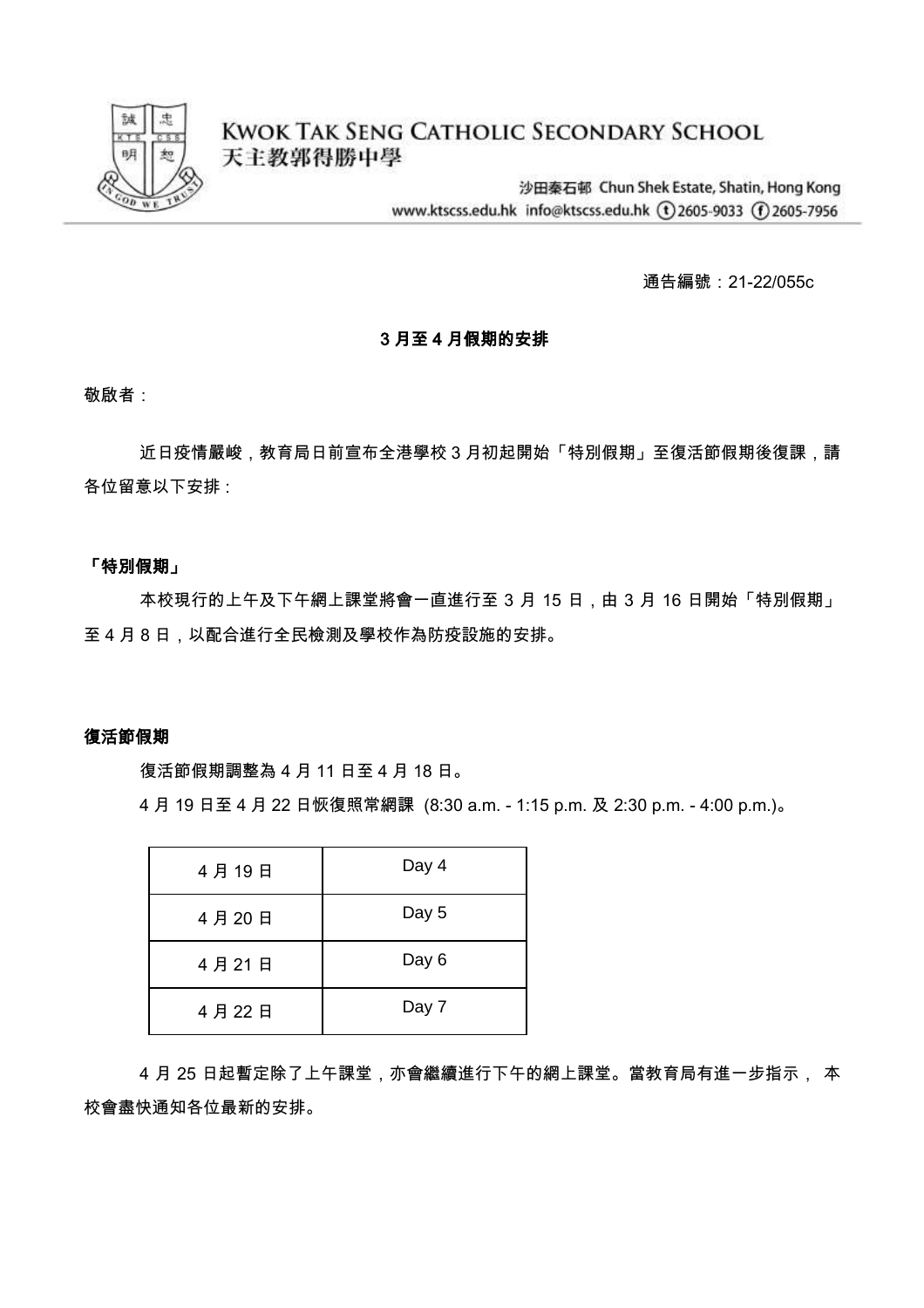#### 中一至中五補課

假期當中部分同學可能有需要出席網上的補課,請留意稍後的通告。同學必須出席指定的補課, 如果同學無故缺席,會依據一般缺課情況處理。

#### 中六對卷

中六對卷日期為 3 月 14 日 至 3 月 17 日,按照時間表上網課 (8:30 a.m. - 1:15 p.m.)。

| 3月14日 | Day 6 |
|-------|-------|
| 3月15日 | Day 7 |
| 3月16日 | Day 1 |
| 3月17日 | Day 2 |

# 特別假期活動

為豐富同學的假期生活,學校將會安排一連串的網上興趣班,請家長鼓勵同學積極參加,善用 假期,興趣班額滿即止。詳情另見通告。

#### 第二學期統一測驗

中一至中二 測驗週暫定為 5 月 16 日至 5 月 18 日。 中三至中五 測驗週暫定為 5 月 16 日至 5 月 19 日。

#### 散學禮

散學禮暫定為 8 月 5 日。

如果同學在上網器材上有特別需要,亦可以聯絡本校尋求支援。家長請密切留意子女的身體及 心理狀況,並且與老師保持緊密聯繫,緊守早前發出之防疫措施。我們會盡力提供適切的支援,有需 要時可以轉介輔導老師及社工。由於疫情的不確定因素,四月後的安排仍然存在變數,請各位密切留 意學校最新發出的通告及訊息。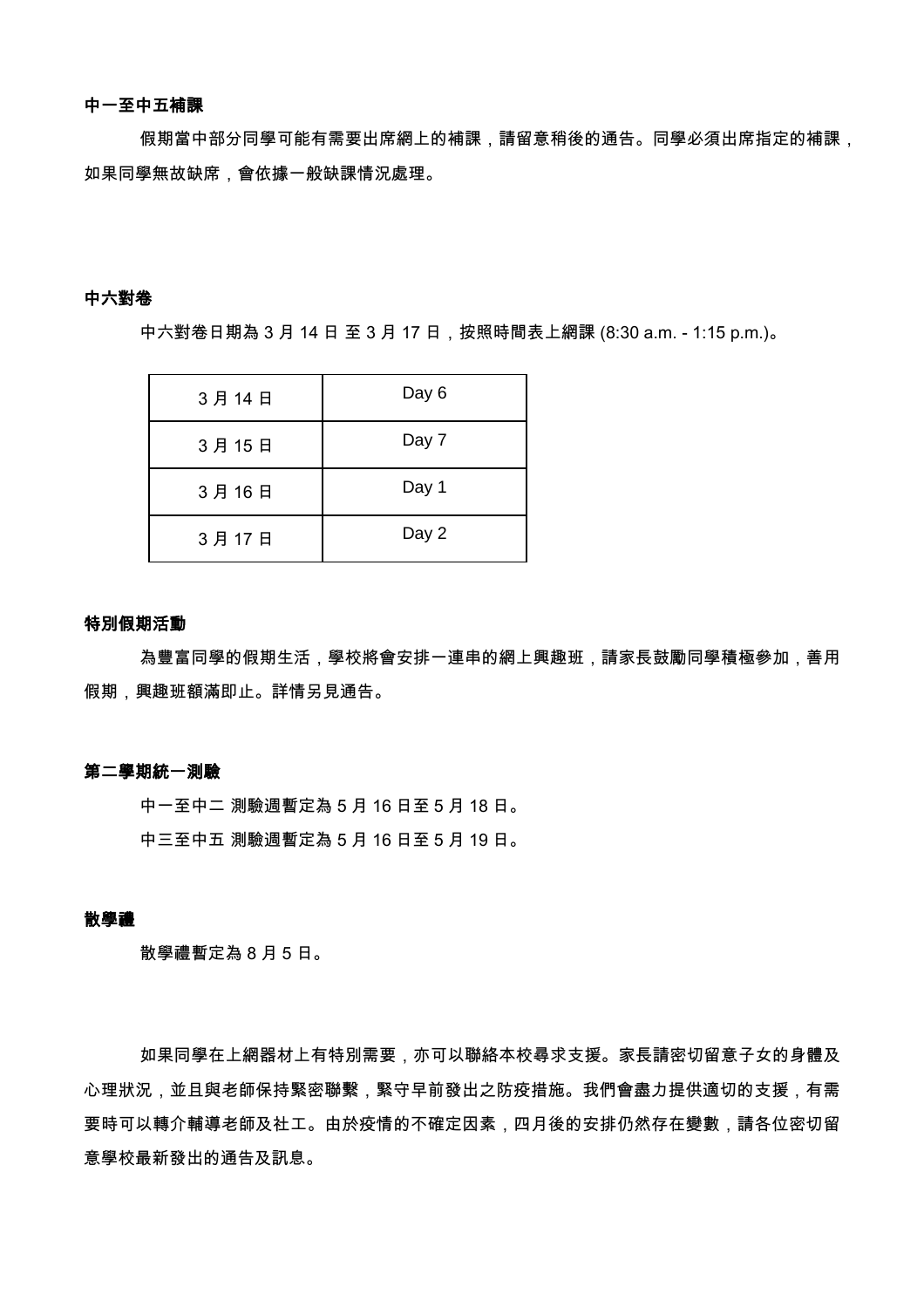祝身體健康,願主的平安常與大家同在。

此致

各位家長/監護人

天主教郭得勝中學校長

韓思騁謹啟

2022 年 3 月 5 日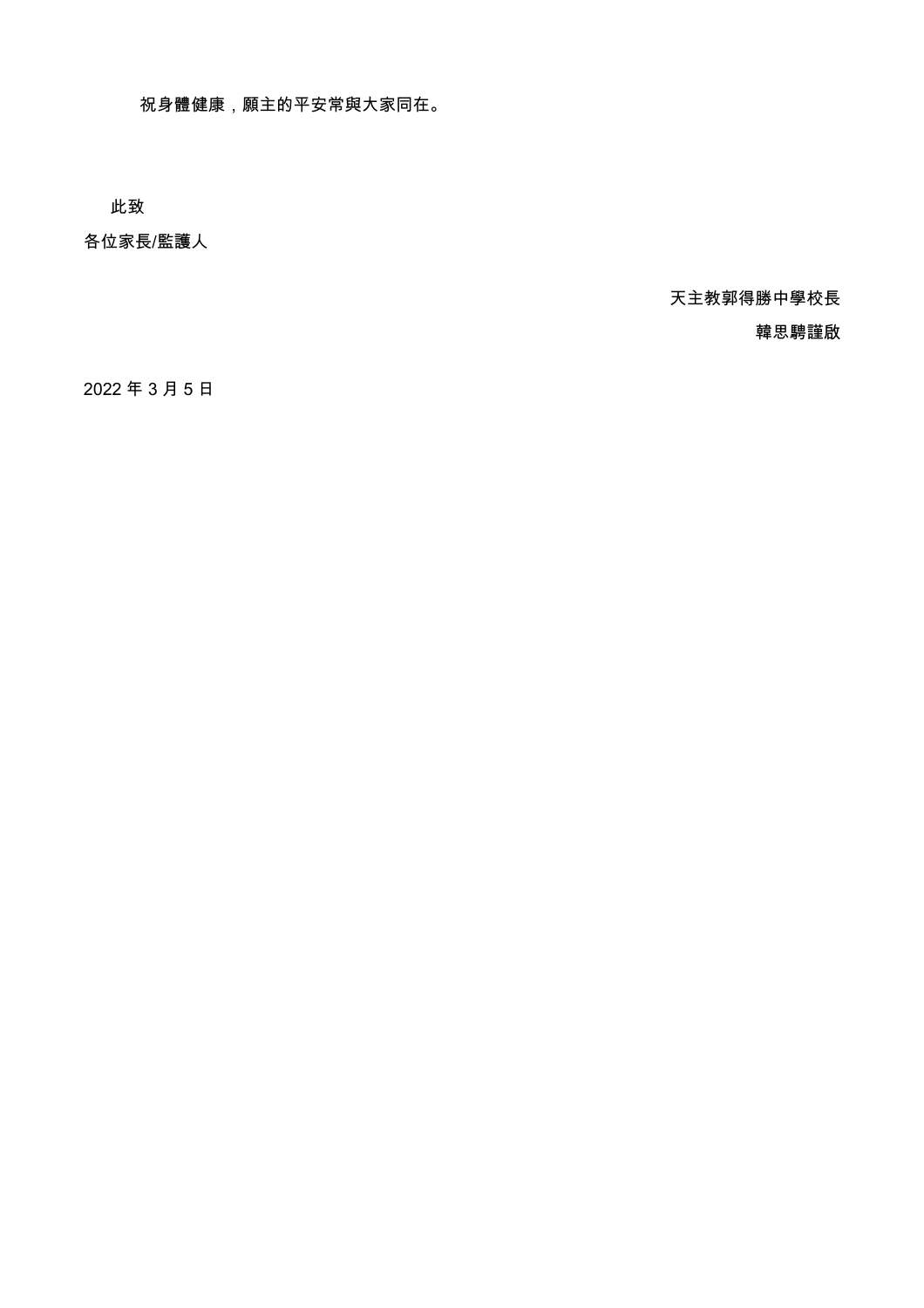

# **KWOK TAK SENG CATHOLIC SECONDARY SCHOOL** 天主教郭得勝中學

沙田秦石邨 Chun Shek Estate, Shatin, Hong Kong www.ktscss.edu.hk info@ktscss.edu.hk (t)2605-9033 (f)2605-7956

Notice Number: 21-22/055ce March 5, 2022

Dear Parents/Guardians,

## **Special holidays from March to April**

The EDB recently announced that starting from early March all schools would start the "Special holidays" till the end of the Easter holidays to tie in with the arrangements for conducting Compulsory Universal Testing and our school's premises to be requisitioned as a vaccination center. The details are as follows:

## **Special Holidays**

The current online lessons of the school, including both a.m. and p.m. sessions will continue until March 15. The Special Holidays will start on March 16 till April 8.

## **Easter Holidays**

The Easter holidays will start on April 11 till April 18. Online lessons (8:30 a.m. - 1:15 p.m. and 2:30 p.m. - 4:00 p.m.) will resume from April 19.

| April 19 | Day 4 |
|----------|-------|
| April 20 | Day 5 |
| April 21 | Day 6 |
| April 22 | Day 7 |

Starting from April 25, both the a.m. and p.m. online lessons will be held. The update of the arrangements will be announced as soon as possible upon further instructions from the EDB.

## **S.1 to S.5 extra tutorials**

Some of the classes may have extended online tutorials during the holidays, the details will be released soon. Students MUST attend the appointed tutorials as the attendance will be taken as usual.